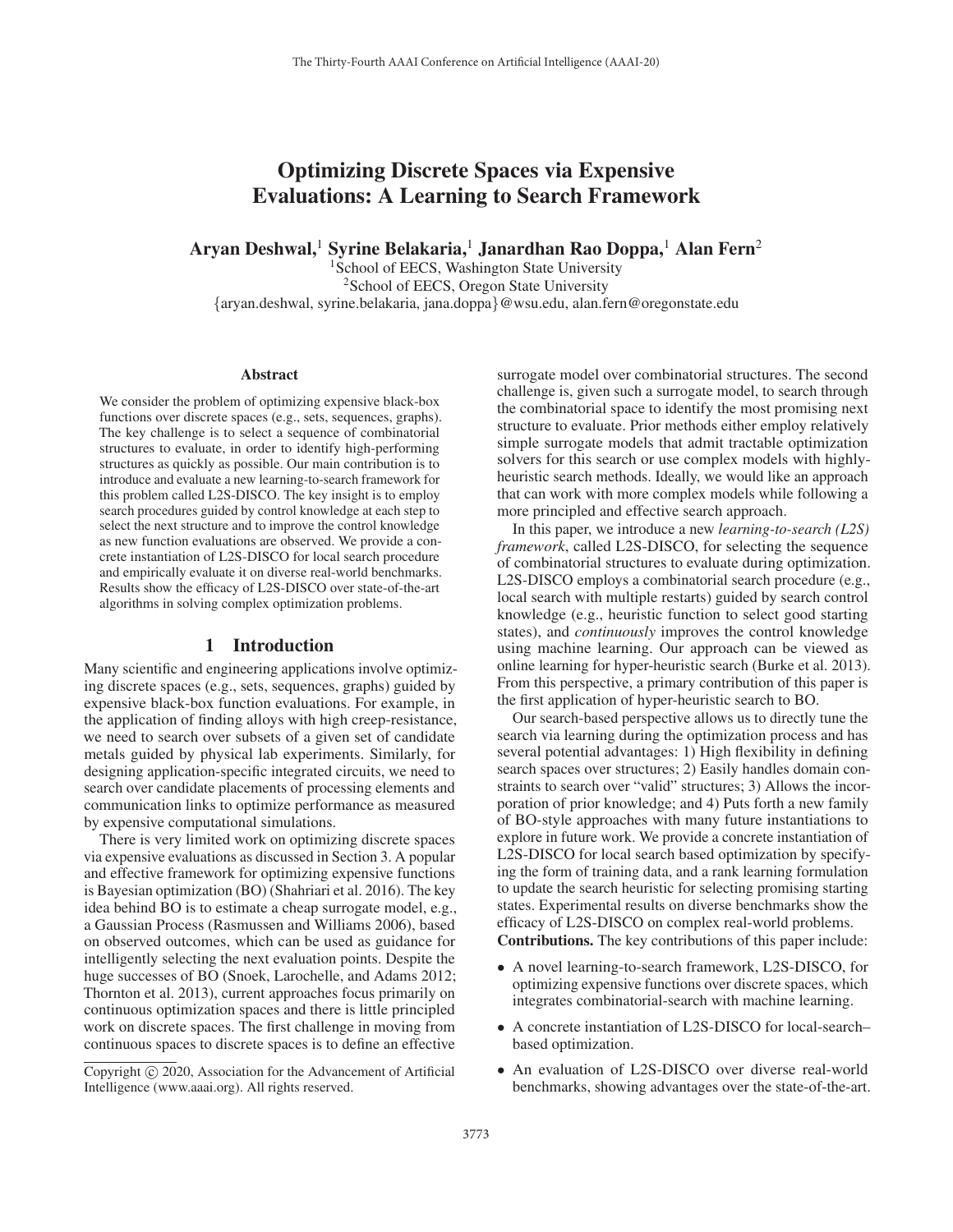# 2 Problem Setup and Challenges

**Combinatorial space of structures.** Let  $\mathcal{X}$  be a combinatorial space of objects to be optimized over, where each element  $x \in \mathcal{X}$  is a discrete structure (e.g., set, sequence, graph). Without loss of generality, let each candidate structure  $x \in \mathcal{X}$ be represented using d discrete variables  $v_1, v_2, \dots, v_d$ , where each variable  $v_i$  take candidate values from a set  $C(v_i)$ . If each discrete variable takes  $k$  candidate values, the size of the combinatorial space is  $\mathcal{O}(k^d)$ .

Problem definition. We are given a combinatorial space of structures  $X$ . We assume an unknown real-valued objective function  $\mathcal{F}: \mathcal{X} \mapsto \Re$ , which can evaluate each candidate structure  $x \in \mathcal{X}$ . For example, in alloys optimization application, x is a set corresponding to material design and  $\mathcal{F}(x)$ corresponds to running a physical lab experiment using additive manufacturing techniques. Conducting an experiment produces an evaluation  $y = \mathcal{F}(x)$  and is expensive in terms of the consumed resources. The main goal is to find a structure  $x \in \mathcal{X}$  that approximately optimizes  $\mathcal{F}$  by conducting a limited number of evaluations and observing their outcomes.

Bayesian optimization formulation and challenges. Bayesian optimization (BO) methods (Shahriari et al. 2016) build a surrogate *statistical model* M, e.g., Gaussian Process (GP), from the training data of past function evaluations and employ it to sequentially select a sequence of inputs for evaluation to solve the problem (see Algorithm 1). The selection of inputs is performed by optimizing an *acquisition function*  $\mathcal{AF}$  that is parameterized by the current model  $\mathcal M$  and input  $x \in \mathcal{X}$  to score the utility of candidate inputs for evaluation. Some example acquisition functions include expected improvement (EI) (Jones, Schonlau, and Welch 1998) and upper-confidence bound (UCB) (Srinivas et al. 2010). BO methods are mostly studied for continuous spaces  $\mathcal{X} \subset \mathbb{R}^d$ . There is very limited work on BO methods to optimize discrete spaces (as discussed in the related work section). There are two key challenges in using BO for discrete spaces.

- 1. *Surrogate statistical modeling.* GPs are the popular choice for building statistical models in BO over continuous spaces. To handle discrete structures, we need an appropriate kernel that can compute the similarity between any pair of candidate structures  $x, x' \in \mathcal{X}$ . One choice is to leverage the general recursive convolution framework (Haussler 1999). The key idea is to recursively decompose the structured object into *atomic* sub-structures and define valid local kernels between them. For example, random walk kernels over graphs defined in terms of paths (Vishwanathan et al. 2010). Random forest (RF) models can be used as an alternate generic choice to handle discrete spaces. In this work, we employ RF models as part of our experiments.
- 2. *Acquisition function optimization.* In each iteration of BO, we need to solve the following optimization problem to select the next candidate structure for evaluation.

$$
x_{next} = \arg \max_{x \in \mathcal{X}} \mathcal{AF}(\mathcal{M}, x)
$$
 (1)

 $x_{next} = \arg \max_{x \in \mathcal{X}} \mathcal{AF}(\mathcal{M}, x)$  (1)<br>The key challenge for discrete spaces is that, Equation 1 corresponds to solving a general combinatorial optimization problem. The effectiveness of BO critically depends on the accuracy of solving this optimization problem. In this paper, our main focus is on addressing this challenge (line 4 in Algorithm 1 given below) using a novel learning to search framework.

| <b>Algorithm 1 Bayesian Optimization framework</b> |  |  |
|----------------------------------------------------|--|--|
|----------------------------------------------------|--|--|

**Input:**  $\mathcal{X} =$  Discrete space,  $\mathcal{F}(x) =$  expensive objective function

**Output:**  $\hat{x}_{best}$ , the best uncovered structure from  $\mathcal{X}$ 

- 1: Initialize  $\mathcal{D}_0 \leftarrow$  small number of input-output pairs; and  $t \leftarrow 0$
- 2: repeat
- 3: Learn the model:  $\mathcal{M}_t \leftarrow \text{LEARN}(\mathcal{D}_t)$
- 4: Compute the next structure to evaluate via acquisition function optimization:  $x_{t+1}$ arg  $max_{x \in \mathcal{X}} \mathcal{AF}(\mathcal{M}_t, x)$
- 5: Evaluate objective function  $\mathcal{F}(x)$  at  $x_{t+1}$  to get  $y_{t+1}$ <br>6. Aggregate the data:  $\mathcal{D}_{t+1} \leftarrow \mathcal{D}_{t+1} \{ (x_{t+1}, y_{t+1}) \}$
- 6: Aggregate the data:  $\mathcal{D}_{t+1} \leftarrow \mathcal{D}_t \cup \{(x_{t+1}, y_{t+1})\}$ <br>7:  $t \leftarrow t+1$
- 
- 7:  $t \leftarrow t + 1$ <br>8: **until** convergence or maximum iterations
- 9:  $\hat{x}_{best}$  ← arg  $max_{x_t \in D} y_t$
- 10: **return** the best uncovered structure  $\hat{x}_{best}$

# 3 Related Work

There is very limited work on BO over discrete spaces. SMAC (Hutter, Hoos, and Leyton-Brown 2010; 2011) is one canonical baseline which employs random forest as surrogate model and a *hand-designed* local search procedure for optimizing the acquisition function. BOCS (Baptista and Poloczek 2018) is a state-of-the-art method that employs a linear Bayesian model defined over binary variables as the surrogate model. The model is described as:

$$
f_{\alpha}(x \in \mathcal{X}) = \alpha_0 + \sum_{j} \alpha_j v_j + \sum_{i,j>i} \alpha_{ij} v_i v_j \qquad (2)
$$

where  $\mathcal{X} = \{0, 1\}^d$ . The  $\alpha$  variables drawn from a sparse prior, quantify the uncertainty of the model. This linear model formulation over binary variables along with the usage of Thompson sampling as the acquisition function allows the acquisition function optimization in BOCS to be amenable to a semi-definite programming (SDP) solution. However, BOCS has several drawbacks. First, the simple model with second-order interactions may not suffice for optimization problems with complex interactions. Additionally, the model is very specific to binary variables. An extension to general categorical variables via one-hot encoding was provided in the supplementary section (Baptista and Poloczek 2018), but this results in significant growth of input dimensions. Second, the SDP based acquisition function optimization solution is very specific to the case of binary variables and Thompson sampling, which severely limits its applicability. Additionally, one-hot encoding to handle categorical variables leads to poor scalability and loss of accuracy for BOCS. Third, the SDP based solver cannot handle complex constraints to select only valid structures. Indeed, we observe these shortcomings of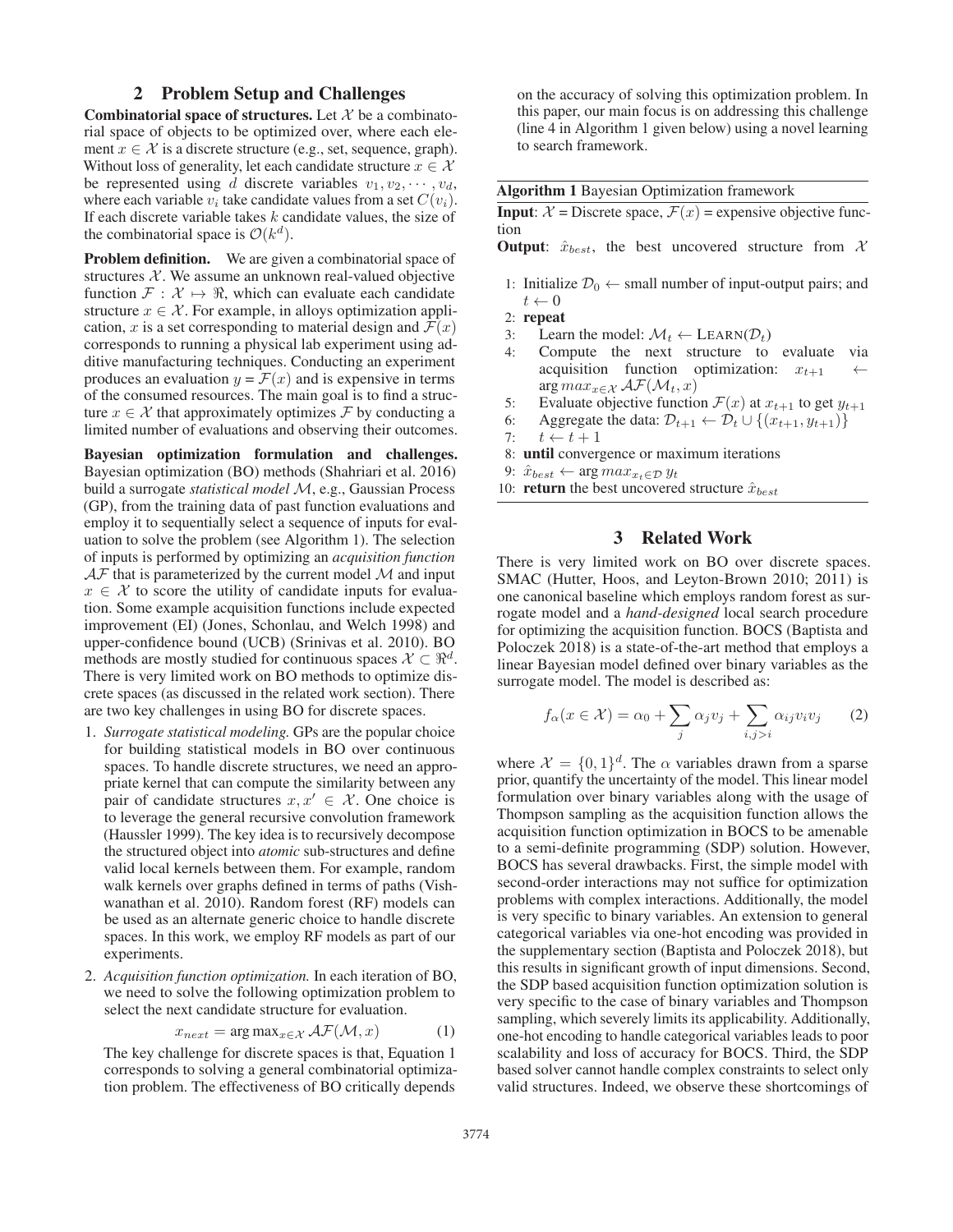

(a) Contamination domain with UCB acquisition function.



(b) Ising domain with EI acquisition function.

Figure 1: Empirical evidence to show how learning can be useful to solve acquisition function optimization. Boxplot shows final acquisition function values resulting from 100 runs of local search based optimization with three different restart strategies.

BOCS in our experiments. In contrast, our proposed method can work with any choice of statistical model and acquisition function, and uses advances in machine learning to tune search-based acquisition function optimizers on-the-fly to improve its accuracy in selecting candidate structures for evaluation.

There is also work on solving BO over discrete spaces by reduction to continuous BO (Gómez-Bombarelli et al. 2018). The key idea is to employ an encoder-decoder architecture to learn continuous representation from data and perform BO in this latent space. The main drawback of this method is that it generates a large fraction of invalid structures. This approach also requires a large database of "relevant" structures, for training an auto-encoder, which will not be available in many applications, where *small data* is the norm.

The challenge of optimizing acquisition function for continuous input spaces was tackled in previous work (Wilson, Hutter, and Deisenroth 2018). Since this approach relies on gradients for optimizing the acquisition function, it is specific to continuous spaces and cannot be generalized to the challenging case of discrete spaces. A tangential line of work (Volpp et al. 2019; Perrone et al. 2019) exploiting the idea of learning acquisition function strategies across multiple tasks has also been explored in the context of transfer learning for black-box optimization in the BO framework. However, our problem setting is very different as we focus on learning within a single task when we have not yet solved the task.

## 4 Learning to Search Framework

In this section, we first motivate learning-to-search (L2S) methods for solving acquisition function optimization (AFO) problems. Subsequently, we describe our proposed learning to search framework, L2S-DISCO, and provide a concrete instantiation for local-search based AFO.

#### 4.1 Motivation

Search-based AFO solvers. In a search-based optimizer, the overall problem-solving can be modeled as a computational search process defined in terms of an appropriate *search space* over candidate solutions, *search procedure* to uncover solutions, and *search control knowledge* to guide

the search. For example, a solver, based on local search with multiple restarts, may use control knowledge that biases the restart distribution. Similarly, a solver, based on branch-andbound search, may use control knowledge corresponding to policies for node expansion and pruning based on the current state of the solver. An important aspect of search-based optimization is that we can potentially improve the search control knowledge during a search by feeding the information about the search progress to machine learning techniques.

*Relation between AFO problems.* We now give the intuition for why it may be useful to learn control knowledge across the sequence of AFO problems encountered during BO. Recall that the change in acquisition function  $\mathcal{AF}(M, x)$  from iteration  $i$  to  $i + 1$  is due to *only one* new training example  $(x_i, y_i)$ , where  $x_i$  is the selected structure in iteration i and  $y_i$ is its function evaluation. Intuitively, even if the acquisition function scores of candidate structures in  $\mathcal X$  are changing, the search control knowledge can still guide the search towards promising structures and only require small modifications to account for the slight change in the AFO problem from previous BO iteration. This motivates using machine learning to adapt the knowledge in a way that generalizes from prior iterations of AFO to future AFO iterations.

Empirical evidence for the utility of learning. We now provide some empirical evidence on real-world problems to show how machine learning can be potentially useful to improve the accuracy of solving AFO problems. We consider local search with multiple restarts as the AFO solver. In this case, the AFO solver takes as input the objective function  $\mathcal{AF}(\mathcal{M}, x)$  and restarting strategy, and returns the local optima  $\hat{x} \in \mathcal{X}$  with associated acquisition function value  $AF(M, \hat{x})$ . The accuracy of local search based AFO solver critically depends on the restart strategy. We performed local search based AF optimization using three different restart strategies on optimization problems with binary discrete variables: 1. Completely random (*random*); 2. Assigning the first four discrete variables as zero and remaining randomly (*firstfour-zero*); and 3. Assigning the last four discrete variables as one and remaining randomly (*last-four-one*). In figure 1, we show the results of solving a single AFO problem using these three different restart strategies over 100 runs. We plot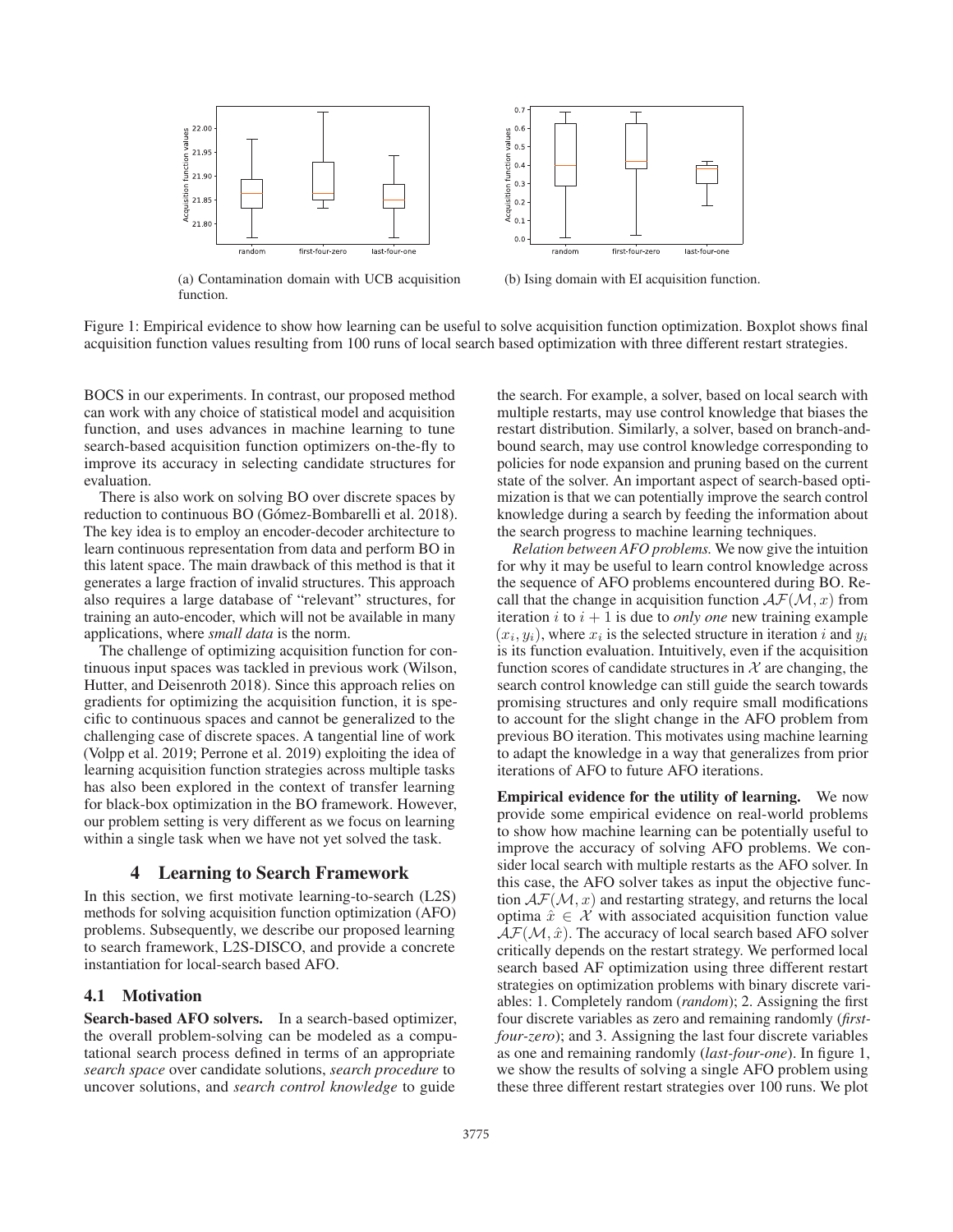

Figure 2: High-level overview of L2S-DISCO instantiation for local search. It repeatedly performs three steps. First, run local search from a random state guided by current heuristic  $H$  to select a good starting state. Second, run local search from this selected starting state guided by acquisition function  $(AF)$ . Third, use new training data in the form of local search trajectory  $T$  and acquisition function value of the local optima  $V(T)$  to update the heuristic H via rank learning.

the distribution of  $\mathcal{AF}(M, \hat{x})$  for these strategies. We can see that different restart strategies give varied solutions (empirically). This observation can be leveraged to learn a search heuristic to select promising starting states for local search using the training data from local search trajectories.

#### 4.2 L2S-DISCO and Key Elements

L2S-DISCO integrates machine learning techniques and combinatorial search in a principled manner for accurately solving AFO problems to select combinatorial structures for evaluation. This framework allows us to employ surrogate statistical models of arbitrary complexity and can work with any acquisition function. The key insight behind L2S-DISCO is to directly tune the search via learning during the optimization process to select the next structure for evaluation. The search-based perspective has several advantages: 1) High flexibility in defining search spaces over structures; 2) Easily handles domain constraints that determine which structures are "valid". For example, when designing an optimized network on the chip to facilitate data transfer between multiple cores, we need to make sure that there is a viable path between any pair of cores; 3) Allows to incorporate prior knowledge in the form of heuristic rules to explore promising regions of the search space; and 4) Provides additional points for learning within the search framework to improve the effectiveness of search in uncovering better structures.

Overview of L2S-DISCO. We build a surrogate model  $M$ using a small number of experiments and their outcomes to guide our search process to select the sequence of combinatorial structures to perform experiments. L2S-DISCO is parameterized by a search space  $S$  over structures, a learned function  $\mathcal{AF}(M, x \in \mathcal{X})$  to score the utility of structures for evaluation, a search strategy  $A$  (e.g., local search), and a learned search control knowledge  $H$  to guide the search towards high-scoring structures. In each BO iteration, we perform the following two steps repeatedly until the maximum

time-bound is exceeded or a termination criteria is met. Step 1: Execute search strategy  $A$  guided by the current search control knowledge to uncover promising structures. Step 2: Update the parameters of search control knowledge  $H$  using the online training data generated from the recent search experience. Fig 2 illustrates the instantiation of L2S-DISCO for local search. Each structure  $x \in \mathcal{X}$  uncovered during the entire search is scored according to  $\mathcal{AF}(\mathcal{M}, x)$  and we select the highest scoring structure  $x_{next}$  for function evaluation. We perform experiment using the selected structure  $x_{next}$ and observe the outcome  $\mathcal{F}(x_{next})$ . The statistical model M is updated using the new training example  $(x_{next}, \mathcal{F}(x_{next}))$ . We repeat the next iteration of BO via L2S-DISCO initialized with the current search control knowledge.

Key Elements. There are two key elements in L2S-DISCO that need to be specified to instantiate it for a given search procedure. 1) The form of training data to learn search control knowledge  $H$ ; and 2) The learning formulation and associate learning algorithm to update the parameters of search control knowledge  $H$  using online training data. These elements vary for different search procedures and forms of search control knowledge. We provide a high-level example to illustrate these elements for branch-and-bound search.

Branch-and-bound search is a widely used search procedure to solve combinatorial optimization problems. It employs a search space over partial structures, where each state corresponds to partial assignment of variables. The states with complete assignment for all variables are referred as terminals. Variable selection strategy for successive assignment is one of the main components of branch-and-bound search. Therefore,  $H$  corresponds to the policy that selects the variable on which to branch on for the next assignment. In this case, the training data is generated by the trajectories obtained by a strong branching (SB) strategy (Khalil et al. 2016) which exhaustively tests each variable for assignment. A learning-to-rank formulation is natural for inducing the variable selection policy, since the reference strategy (SB) effectively ranks variables at a node by a score, and picks the highest-scoring variable, i.e., the score itself is not important.

Below we provide a concrete instantiation of L2S-DISCO for local search based acquistion function optimization that will be employed for our empirical evaluation.

#### 4.3 Instantiation of L2S-DISCO for Local Search

Recall that local search based AFO solver performs multiple runs of local search guided by the acquisition function  $A\mathcal{F}(\mathcal{M},x)$  from different random starting states. The search space is defined over complete structures, where each state corresponds to a complete structure  $x \in \mathcal{X}$ . The successors of a state with structure x referred as  $\mathcal{N}(x)$ , is the set of all structures  $x' \in \mathcal{X}$  such that the hamming distance between  $x$  and  $x'$  is one. The effectiveness of local search depends critically on the quality of starting states. Therefore, we instantiate L2S-DISCO for local search and learn a search heuristic  $\mathcal{H}(\theta, x)$  to select good starting states that will allow local search to uncover high-scoring structures from X according to  $\mathcal{AF}(\mathcal{M},x)$ .

To instantiate L2S-DISCO for local search, we need to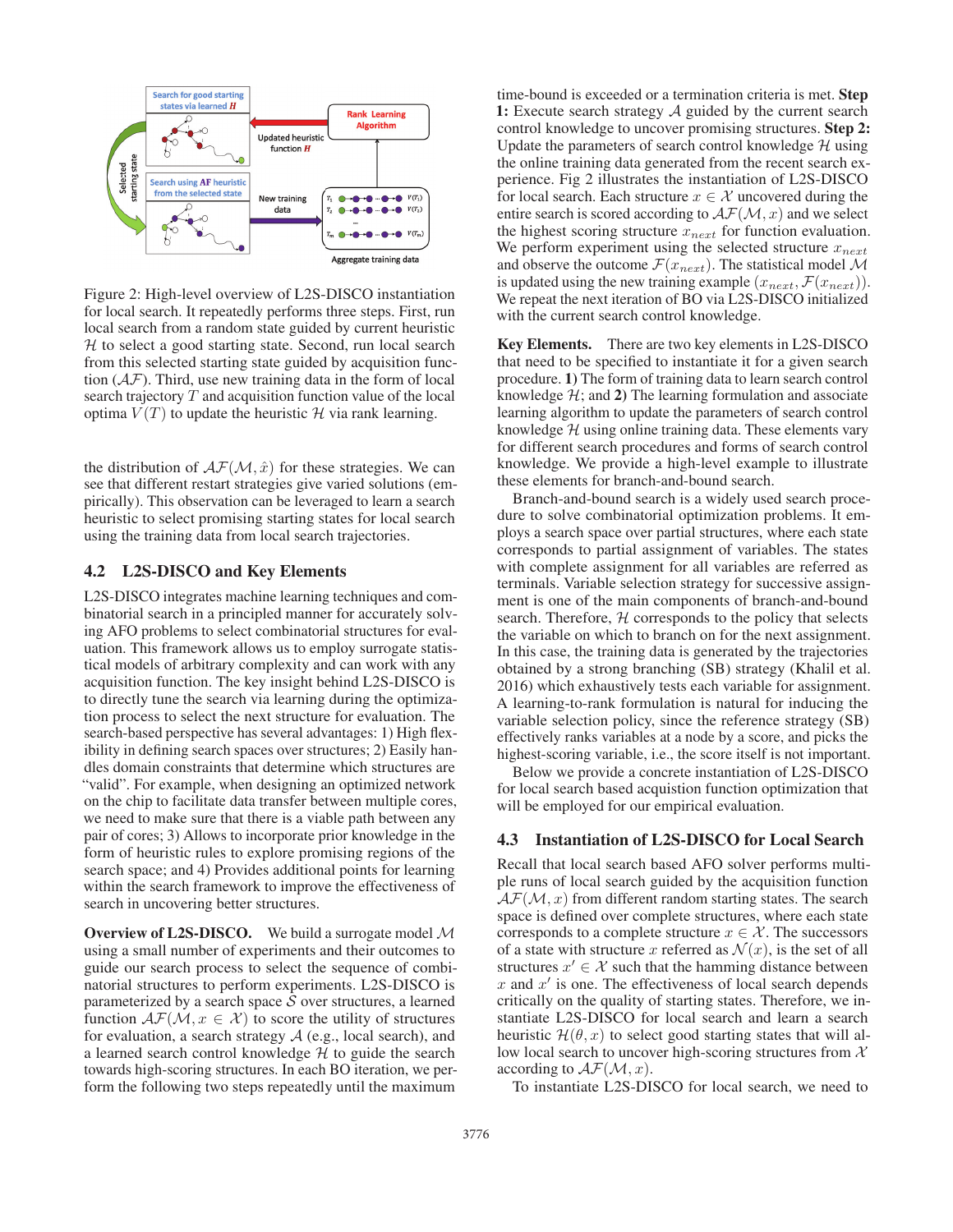specify the two key elements: 1) The training data for learning the heuristic  $\mathcal{H}(\theta, x)$ ?; and 2) The learning formulation to induce  $\mathcal{H}(\theta, x)$  from online training data.

1) Training data. The set of search trajectories  $\tau$  obtained by performing local search from different starting states and acquisition function scores for local optima correspond to the training data. Each search trajectory  $T \in \mathcal{T}$  consists of the sequence of states from the starting state  $x_{start}$  to the local optima  $x_{end}$ . Suppose  $V(T)=\mathcal{AF}(\mathcal{M}, x_{end})$  represents the acquisition function score of the local optima for local search trajectory T.

2) Rank learning formulation. The role of the heuristic  $\mathcal{H}(\theta, x)$  is to rank candidate starting states according to their utility in uncovering high-scoring structures from  $X$  via local search. Recall that if we perform local search guided by  $AF(M, x)$  from any state x on a search trajectory  $T \in \mathcal{T}$ , we will reach the same local optima with acquisition function score  $V(T)$ . In other words, every state on the trajectory  $T \in$  $\mathcal T$  has the same utility. Therefore, we formulate the problem of learning the search heuristic as an instance of bipartite ranking (Agarwal and Roth 2005). Specifically, for every pair of search trajectories  $T_1, T_2 \in \mathcal{T}$ , if  $V(T_1) > V(T_2)$ , then we want to rank every state on the trajectory  $T_1$  better than every state on the trajectory  $T_2$ . We will generate one ranking example for every pair of states  $(x_1, x_2)$ , where  $x_1$  is a state on the trajectory  $T_1$  and  $x_2$  is a state on the trajectory  $T_2$ . The aggregate set of ranking examples are given to an off-the-shelf rank learner to induce  $\mathcal{H}(\theta, x)$ , where  $\theta$  are the

Algorithm 2 L2S-DISCO for local search

**Input:**  $\mathcal{X}$  = space of combinatorial structures,  $\mathcal{A}\mathcal{F}(\mathcal{M}, x)$  = acquisition function,  $\mathcal{H}(\theta, x)$ = search heuristic from previous BO iteration, RANKLEARN= rank learner

**Output:**  $\hat{x}_{next}$ , the selected structure for function evaluation

- 1: Initialization:  $\mathcal{T} \leftarrow \emptyset$  (training data of local search trajectories) and  $S_{start} \leftarrow \emptyset$  (set of starting states)
- 2: repeat
- 3: Perform local search from a random state  $x \in \mathcal{X}$ guided by heuristic  $\mathcal{H}(\theta, x)$  to reach a local optima  $x_{restart}$
- 4: if  $x_{restart} \in S_{start}$  then
- 5:  $x_{start} \leftarrow$  random structure from X
- 6: else

7:  $x_{start} \leftarrow x_{restart}$ 

- 8: end if
- 9: Perform local search from  $x_{start}$  guided by  $AF(M, x)$
- 10: Add the new search trajectory and  $\mathcal{AF}(M, x_{end})$  to  $\tau$
- 11: Update heuristic  $\mathcal{H}(\theta, x)$  via rank learner using  $\mathcal{T}$ <br>12:  $S_{start} \leftarrow S_{start} \cup x_{start}$
- $S_{start} \leftarrow S_{start} \cup x_{start}$
- 13: until convergence or maximum iterations
- 14:  $\hat{x}_{next} \leftarrow$  best scoring structure as per  $\mathcal{AF}(M, x)$  found during the entire search process
- 15: **return** the selected structure for evaluation  $\hat{x}_{next}$

parameters of the ranking function. In our experiments, we employed RankNet (Burges et al. 2005) as the base rank learner. We leveraged existing  $code<sup>1</sup>$  for our purpose.

L2S-DISCO for local search based optimization. Figure 2 illustrates L2S-DISCO instantiation for local search based acquisition function optimization. At a high-level, each iteration of L2S-DISCO consists of two alternating local search runs. First, local search guided by heuristic  $H$  to select the starting state. Second, local search guided by  $A\mathcal{F}$ from the selected starting state. After each local search run, we get a new local search trajectory, and the heuristic function  $H$  is updated to be consistent with this new search trajectory.

Algorithm 2 shows the pseduo-code for learning based local search to solve AFO problems arising in BO iterations. It reuses the learned search heuristic from the previous BO iteration and updates it in an online manner using the new training data generated during AF optimization. In each iteration, we perform the following sequence of steps. First, we perform local search from a random state guided by the search heuristic  $\mathcal{H}(\theta, x)$  until reaching the local optima  $x_{restart}$  to select the next starting state. Second, if  $x_{restart}$  was not explored as a starting state in previous local search iterations, we select  $x_{restart}$  as the starting state to perform local search guided by  $A\mathcal{F}(\mathcal{M},x)$  and add the local search trajectory to our training data. Third, we update the search heuristic  $\mathcal{H}(\theta, x)$  using the newly added training example via rank learner. We repeat the above three steps until convergence or maximum iterations. This instantiation of L2S-DISCO is similar in spirit to the STAGE algorithm (Boyan and Moore 2000). At the end, we return the best scoring structure uncovered during the search  $\hat{x}_{next}$  for function evaluation.

## 5 Experiments and Results

In this section, we first describe our experimental setup and then discuss the results of L2S-DISCO and baseline methods.

#### 5.1 Experimental Setup

Benchmark Domains. We employ five diverse benchmark domains for our empirical evaluation.

1. Contamination. The problem considers a food supply with d stages, where a binary  $\{0,1\}$  decision must be made at each stage to prevent the food from being contaminated with pathogenic micro-organisms (Hu et al. 2010; Baptista and Poloczek 2018). Each prevention effort at stage  $i$  can be made to decrease the contamination by a given random rate  $\Gamma_i$  and incurring a cost  $c_i$ . The contamination spreads with a random rate  $\Lambda_i$  if no prevention effort is taken. The overall goal is to ensure that the fraction of contaminated food at each stage  $i$  does not exceed an upper limit  $U_i$  with probability at least  $1 - \epsilon$  while minimizing the total cost of all prevention efforts. Following (Baptista and Poloczek 2018), the lagrangian relaxation based problem formulation is:

$$
\arg\min_{x} \sum_{i=1}^{d} \left[ c_i x_i + \frac{\rho}{T} \sum_{k=1}^{T} 1_{\{Z_k > U_i\}} \right] + \lambda \|x\|_1
$$

<sup>1</sup> https://github.com/shiba24/learning2rank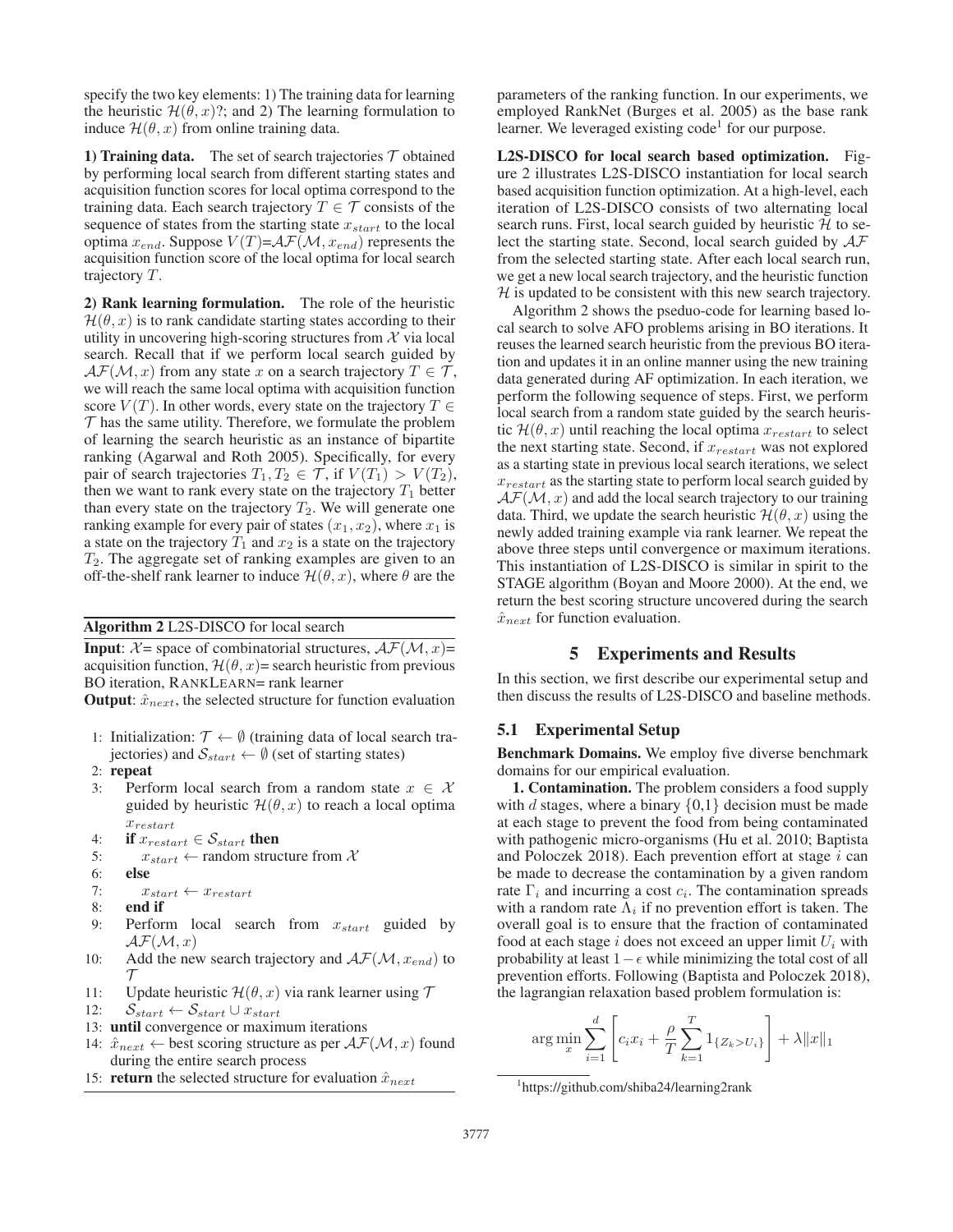

(a) Contamination domain with no. of stages  $d = 25$  and  $\lambda = 10^{-4}$  over 250 iterations.



(b) Ising domain with number of nodes  $d = 24$  and  $\lambda =$  $10^{-2}$  over 150 iterations.

Figure 3: Results for contamination and ising domain (**minimization**).

where  $\lambda$  is a regularization coefficient,  $Z_i$  is the fraction of contaminated food at stage  $i$ , violation penalty coefficient  $\rho = 1$ , and  $T = 100$ .

2. Sparsification of zero-field Ising models. The distribution of a zero field Ising model  $p(z)$  for  $z \in \{-1, 1\}^n$  is characterized by a symmetric interaction matrix  $J<sup>p</sup>$  whose support is represented by a graph  $G^p = ([n], E^p)$  that satisfies  $(i, j) \in E^p$  if and only if  $J^p \neq 0$  holds (Bantista isfies  $(i, j) \in E^p$  if and only if  $J_{ij}^p \neq 0$  holds (Baptista<br>and Poloczek 2018) The overall goal is to find a close anand Poloczek 2018). The overall goal is to find a close approximate distribution  $q(z)$  while minimizing the number of edges in  $E<sup>q</sup>$ . Therefore, the objective function in this case is a regularized KL-divergence between  $p$  and  $q$  as given below:

$$
D_{KL}(p||q_x) = \sum_{(i,j) \in E^p} (J_{ij}^p - J_{ij}^q) E_p[z_iz_j] + \log(Z_q/Z_p)
$$

where  $Z_q$  and  $Z_p$  are partition functions corresponding to p and q respectively, and  $x \in \{0, 1\}^{E^q}$  is the decision variable<br>representing whether each edge is present in  $E^q$  or not representing whether each edge is present in  $E<sup>q</sup>$  or not.

3. Low auto-correlation binary sequences (LABS). The problem is to find a binary  $\{+1,-1\}$  sequence  $S =$  $(s_1, s_2, \dots, s_n)$  of given length *n* that maximizes *merit factor* defined over a binary sequence as given below:

$$
\begin{aligned} \text{Merit Factor(S)} &= \frac{n^2}{E(S)}\\ \text{where} E(S) &= \sum_{k=1}^{n-1} \left( \sum_{i=1}^{n-k} s_i s_{i+k} \right)^2 \end{aligned}
$$

The LABS problem has multiple applications in diverse scientific disciplines (Packebusch and Mertens 2015).

4. Network optimization in multicore chips. With Moore's law aging quickly, multicore architectures are considered very promising for parallel computing (Ceze, Hill, and Wenisch 2016). A key challenge in multicore research is to reduce the performance bottleneck due to data movement. One promising solution is to optimize the placement of communication links between cores to facilitate efficient data transfer. This optimization is typically guided by expensive simulators that mimics the real hardware. The network optimization problem is part of the rodinia benchmark (Che et al. 2009) and uses the gem5-GPU simulator (Power et al. 2014). There are 12 cores whose placements are fixed and the goal is to place 17 links between them to optimize performance: *66 binary variables*. There is one *constraint* to determine valid structures: existence of a viable path between any pair of cores. We report the performance improvement with respect to the provided baseline network.

5. Core placement optimization in multicore chips. This is another multicore architecture optimization problem from rodinia benchmark (Che et al. 2009). In this problem, we are given 64 cores of three types (8 CPUs, 40 GPUs, and 16 memory units) and they are connected by a mesh network (every core is connected to its four neighboring cores) to facilitate data transfer. The goal is to place the three types of cores to optimize performance: *64 categorical variables* with each taking three candidate values. We need to make sure that the *cardinality constraints* in terms of the number of cores of each type are satisfied. We report the performance improvement w.r.t the provided baseline placement.

Baseline Methods. We compare the local search instantiation of L2S-DISCO with two state-of-the-art methods: SMAC (Hutter, Hoos, and Leyton-Brown 2011) and BOCS (Baptista and Poloczek 2018). We employed open-source python implementations of both BOCS  $2$  and SMAC  $3$ . Since SMAC implementation does not support handling domain constraints to search over valid structures $4$ , we could not run SMAC for network optimization and core placement optimization benchmarks. Similarly, SDP based solver for BOCS cannot handle constraints, so we employed simulated annealing based solver available in the BOCS code for those two benchmarks. We initialize the surrogate of all the methods by evaluating 20 random structures. For L2S-DISCO. we employed random forest model with 20 trees (tried two standard settings of scikit-learn library, namely, 10 and 20 trees, and got similar results) and two different acquisition functions (EI and UCB). For UCB, we use the adaptive rate recom-

<sup>2</sup> https://github.com/baptistar/BOCS

<sup>3</sup> https://github.com/automl/SMAC3

<sup>4</sup> https://github.com/automl/SMAC3/issues/403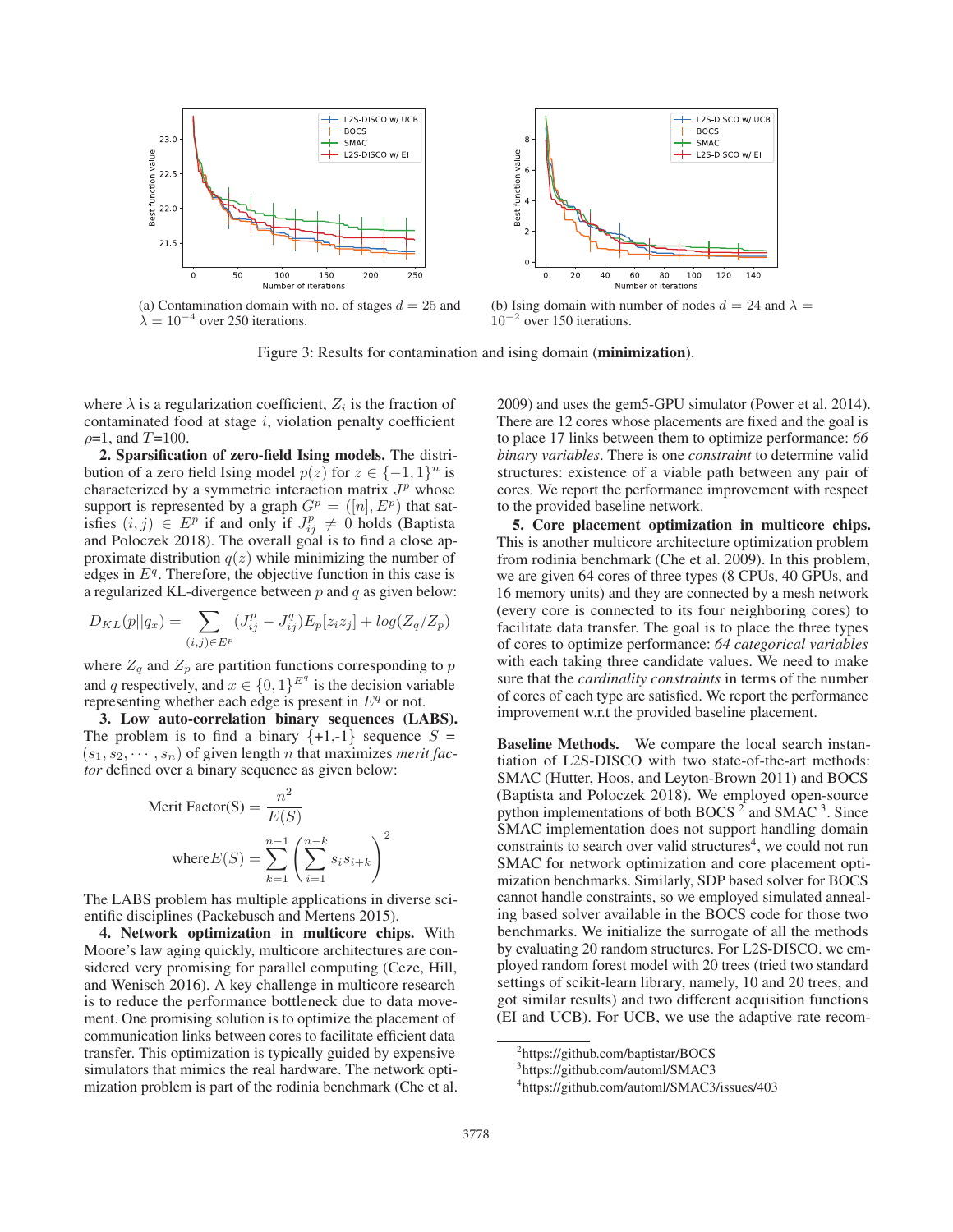mended by (Srinivas et al. 2010) to set the exploration and exploitation trade-off parameter  $\beta_i$  value depending on the iteration number  $i$ . We ran L2S-DISCO (Algorithm 2) for a maximum of 60 iterations.

Evaluation Metric. We use the best function value achieved after a given number of iterations as a metric to evaluate all methods: SMAC, BOCS, and L2S-DISCO. The method that uncovers high-performing structures with less number of function evaluations is considered better. LABS is a maximization problem, but the remaining four benchmarks require the objective to be minimized. We use the total number of iterations similar to BOCS (Baptista and Poloczek 2018).

### 5.2 Results and Discussion

We discuss the results of L2S-DISCO and baseline methods on the five benchmarks below. All the reported results are averaged over 10 random runs (except for BOCS in cores placement optimization due to its poor scalability).

Contamination and Ising. Figure 3 shows the comparison of L2S-DISCO with SMAC and BOCS baselines. We make the following observations. 1) Both L2S-DISCO variants that use EI and UCB acquisition functions perform better than SMAC. 2) L2S-DISCO with UCB performs better than the variant with EI. We observed a similar trend for the remaining three benchmarks also. Therefore, to avoid clutter, we only show the results of L2S-DISCO with UCB for the remaining benchmarks. 3) Results of L2S-DISCO are comparable to BOCS on the contamination problem. However, BOCS has a better anytime profile for ising domain. L2S-DISCO eventually matches the performance of BOCS after 90 iterations. The main reason BOCS performs slightly better in these two domains is that they exactly match the modeling assumptions of BOCS, which allows the use of SDP based solver to select structures for evaluation. Below we will show how the performance of BOCS degrades when the assumptions are not met, whereas L2S-DISCO peforms robustly across optimization problems of varying complexity.



Figure 4: Results for LABS domain (maximization) with input sequence length  $n=30$  over 250 iterations.

LABS. Figure 4 shows the comparison of L2S-DISCO with SMAC and BOCS baselines. We can see that L2S-DISCO clearly outperforms both BOCS and SMAC on this domain. BOCS has the advantage of SDP based solver, but its statistical model that accounts for only pair-wise interactions is limiting to account for the complexity in this problem. SMAC and L2S-DISCO both employ random forest model, but L2S-DISCO does better in terms of acquisition function optimization by integrating learning with search.



Figure 5: Results for network optimization in multicore chips (minimization) over 300 iterations.

Network optimization in multicore chips. As mentioned earlier, we could not run SMAC for this problem as SMAC library does not allow to incorporate complex domain constraints. The SDP solver of BOCS is also not applicable due to complex constraints. Hence, we employ simulated annealing based solver for acquisition function optimization. Figure 5 shows the comparison of L2S-DISCO with BOCS baseline. We can see that L2S-DISCO performs significantly better than BOCS in this domain. BOCS seems to get stuck for long periods, whereas L2S-DISCO shows consistent improvement in uncovering high-performing structures. This behavior of BOCS can be partly attributed to the limitations of both surrogate model and acquisition function optimizer.

Core placement optimization in multicore chips. Figure 5 shows the comparison of L2S-DISCO with BOCS. L2S-DISCO significantly outperforms BOCS on this benchmark also. Additionally, BOCS scales poorly on this domain, where the discrete variables are non-binary. Recall that BOCS model was developed for binary variables and authors suggested the use of one-hot encoding to handle categorical variables. However, this transformation excessively increases the no. of dimensions. For example, we have 64 dimensions for L2S-DISCO, but it grows to 192 for BOCS due to onehot encoding and makes its execution extremely slow. BOCS took one hour per single BO iteration on a machine with Intel Xeon(R) 2.5Ghz CPU and 96 GB memory. This is the main reason we could only perform one run of BOCS.

#### 6 Summary and Future Work

We introduced the L2S-DISCO framework that integrates machine learning with search-based optimization for opti-